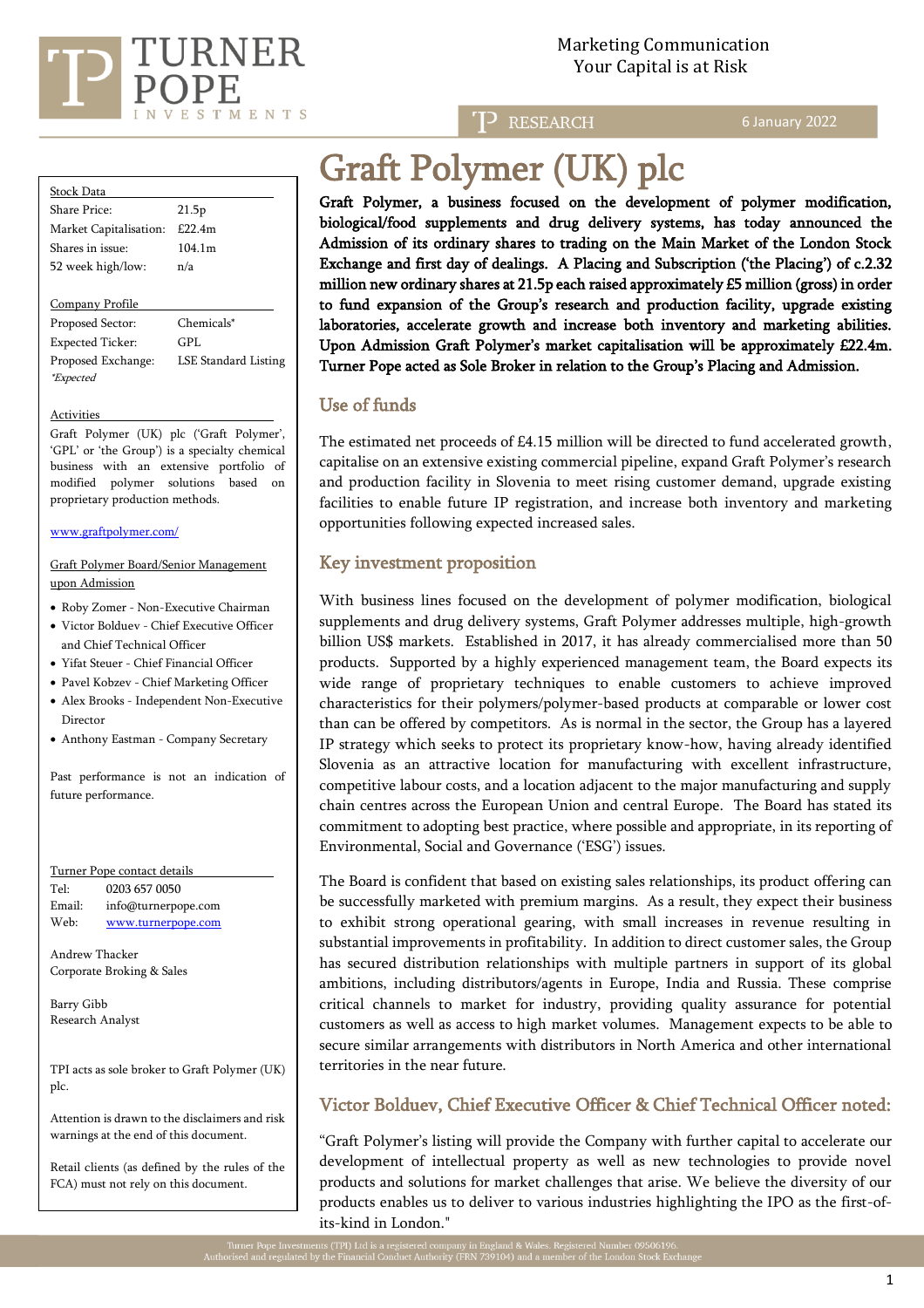

T<sub>2</sub> RESEARCH

6 January 2022

# THIS DOCUMENT IS NOT FOR PUBLICATION, DISTRIBUTION OR TRANSMISSION INTO THE UNITED STATES OF AMERICA, JAPAN, CANADA OR AUSTRALIA.

#### **Conflicts**

This is a non-independent marketing communication under the rules of the Financial Conduct Authority ("FCA"). The analyst who has prepared this report is aware that Turner Pope Investments (TPI) Limited ("TPI") has a relationship with the company covered in this report. Accordingly, the report has not been prepared in accordance with legal requirements designed to promote the independence of investment research and is not subject to any prohibition on dealing by TPI or its clients ahead of the dissemination of investment research.

TPI manages its conflicts in accordance with its conflict management policy. For example, TPI may provide services (including corporate finance advice) where the flow of information is restricted by a Chinese wall. Accordingly, information may be available to TPI that is not reflected in this document. TPI may have acted upon or used research recommendations before they have been published.

#### Risk Warnings

Retail clients (as defined by the rules of the FCA) must not rely on this document.

ī

Any opinions expressed in this document are those of TPI's research analyst. Any forecast or valuation given in this document is the theoretical result of a study of a range of possible outcomes and is not a forecast of a likely outcome or share price.

The value of securities, particularly those of smaller companies, can fall as well as rise and may be subject to large and sudden swings. In addition, the level of marketability of smaller company securities may result in significant trading spreads and sometimes may lead to difficulties in opening and/or closing positions. Past performance is not necessarily a guide to future performance and forecasts are not a reliable indicator of future results.

AIM is a market designed primarily for emerging or smaller companies and the rules of this market are less demanding than those of the Official List of the UK Listing Authority; consequently, AIM investments may not be suitable for some investors. Liquidity may be lower and hence some investments may be harder to realise.

#### Specific disclaimers

TPI acts as sole UK broker to Graft Polymer (UK) plc ('Graft Polymer'). Graft Polymer is listed on the London Stock Exchange's Standard List. TPI's private and institutional clients may hold, subscribe for or buy or sell Graft Polymer's securities.

Opinions and estimates in this document are entirely those of TPI as part of its internal research activity. TPI has no authority whatsoever to make any representation or warranty on behalf of Graft Polymer.